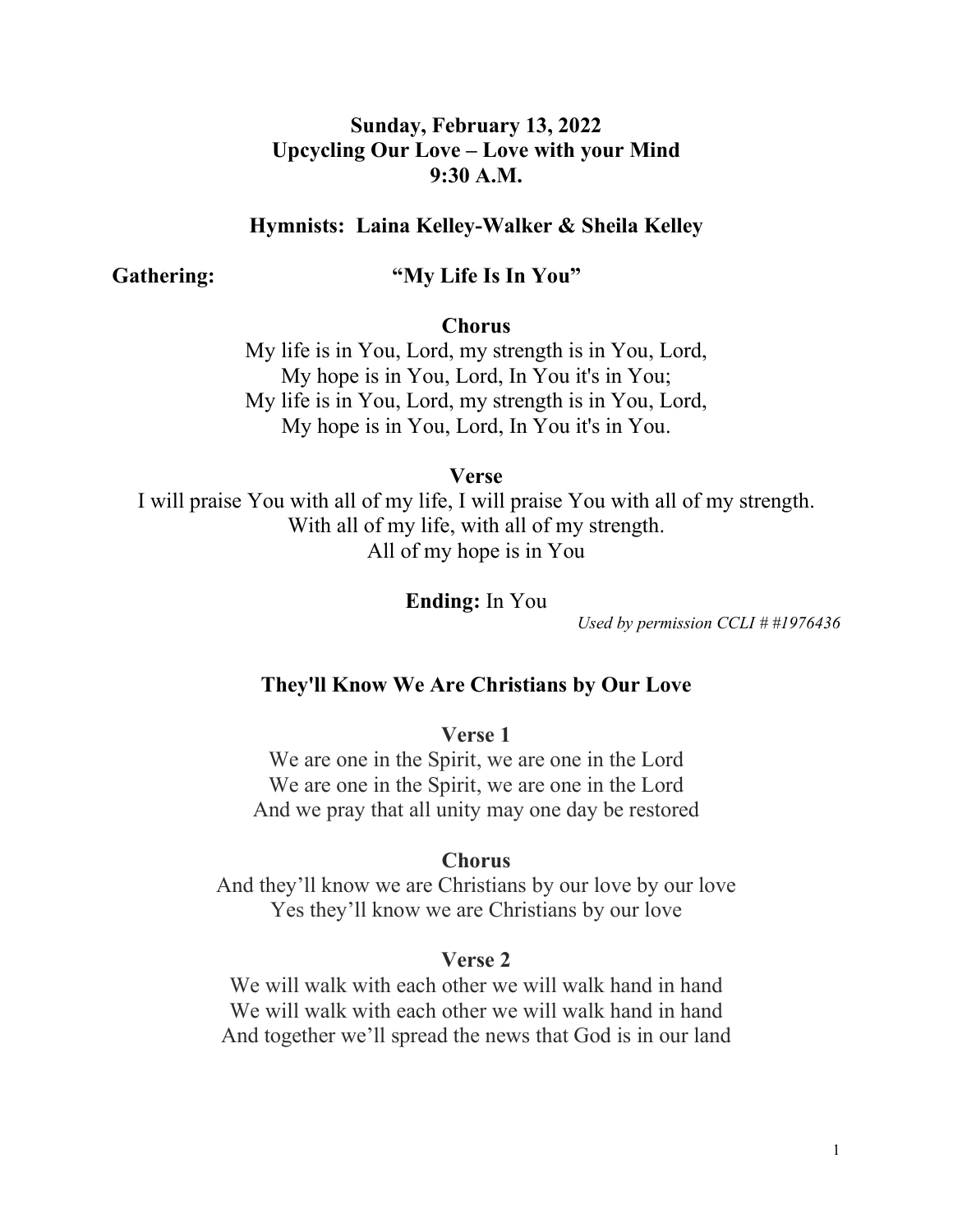# **Verse 3**

We will work with each other we will work side by side We will work with each other we will work side by side And we'll guard each man's dignity and save each man's pride

# **Verse 4**

All praise to the Father from whom all things come And all praise to Christ Jesus His only Son And all praise to the Spirit who makes us one

*Used by permission CCLI # #1976436*

## **Welcome & Announcements:**

# **Confession and Forgiveness:**

**P:** In the name of the Father, and of the + Son, and of the Holy Spirit. **Amen P:** Almighty God, to whom all hearts are open, all desires known, and from whom no secrets are hid: cleanse the thoughts of our hearts by the inspiration of your Holy Spirit, that we may perfectly love you and worthily magnify your holy name, through Jesus Christ our Lord. **Amen.**

**P:** Most merciful God,

**C: We confess that we are captive to sin and cannot free ourselves. We have sinned against you in thought, word, and deed, by what we have done and by what we have left undone. We have not loved you with our whole heart; we have not loved our neighbors as ourselves. For the sake of your Son, Jesus Christ, have mercy on us. Forgive us, renew us, and lead us, so that we may delight in your will and walk in your ways, to the glory of your holy name. Amen.**

**P:** In the mercy of almighty God, Jesus Christ was given to die for us, and for his sake God forgives us all our sins. As a called and ordained minister of the church of Christ, and by his authority, I therefore declare to you the entire forgiveness of all your sins, in the name of the Father, and of the  $+$  Son, and of the Holy Spirit. **Amen**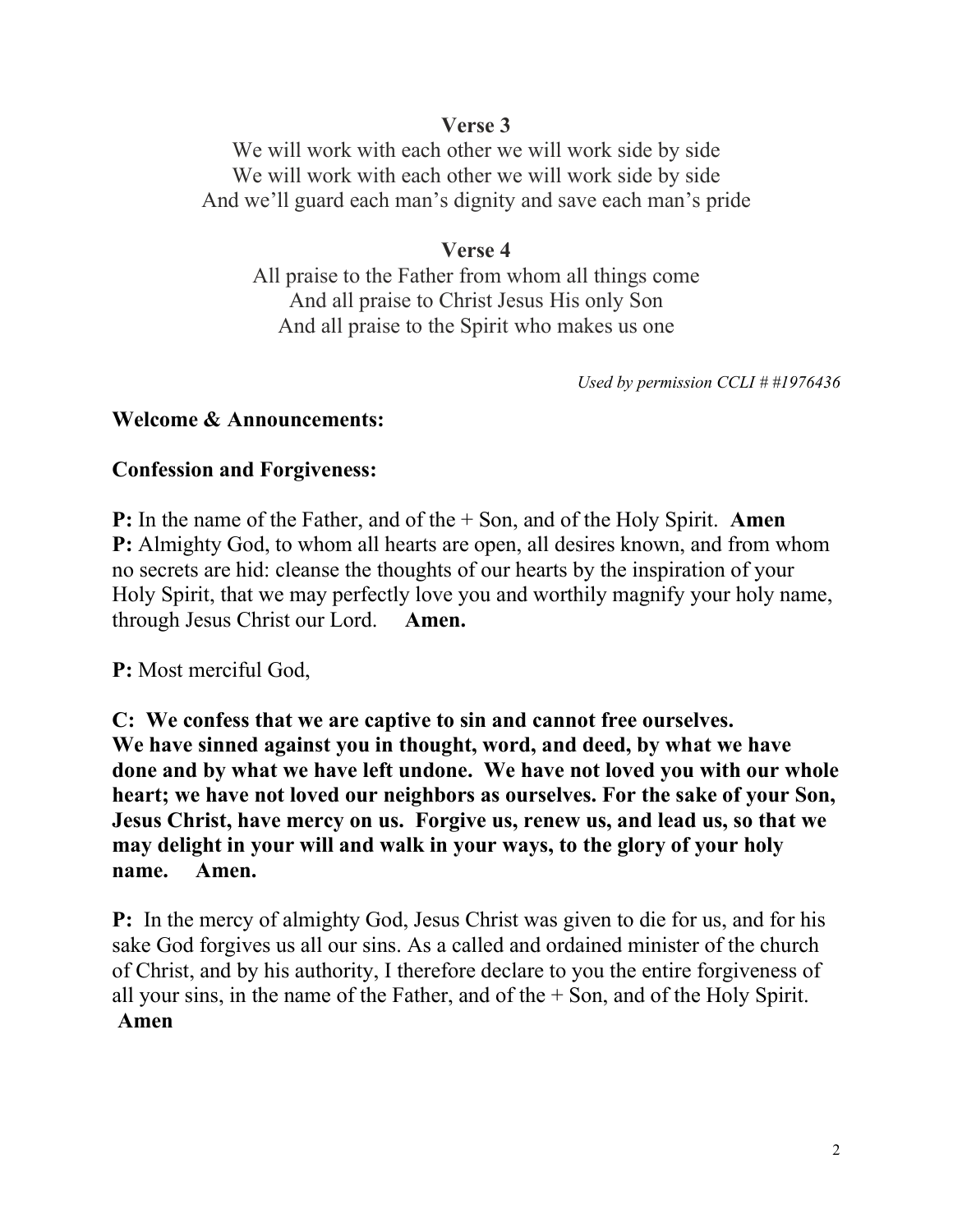# **Opening Song: "Be Thou My Vision" ELW, # 793**

1. Be Thou my vision, O Lord of my heart; naught be all else to me, save that Thou art: Thou my best thought, By day or by night Waking or sleeping, Thy presence my light

2. Be Thou my wisdom, Be Thou my true Word, I ever with thee and Thou my soul's shelter, And Thou my high tower, Raise Thou me heavenward O power of my power.

3. Riches I heed not, Nor vain empty praise, thou mine inheritance, Now and always: Thou and Thou only the first in my heart, Great God of heaven, my treasure Thou art.

4. Light of my soul, after victory won, may I reach heaven's joys O heaven's Sun! Heart of my own heart, whatever befall, Still be my vision, O Ruler of all.

## **Greeting:**

**P:** The grace of our Lord Jesus Christ, the love of God, and the communion of the Holy Spirit be with you all.

**C: And also with you.** 

**Kyrie Eleison** "Kyrie" ELW, p. 184

# **Chorus:**

**Kyrie eleison, on our world and on our way. Kyrie eleison, every day.**

1. For peace in the world, for the health of the church, for the unity of all; For this holy house, for all who worship and praise, let us pray to the Lord.

# **Chorus**

2. That we may live out your impassioned response to the hungry and the poor; That we may live out truth and justice and grace, let us pray to the Lord, let us pray to the Lord.

# **Chorus**

3. For peace in our hearts, for peace in our homes, for friends and family; For life and for love, for our work and our play, let us pray to the Lord, let us pray to the Lord.

*Used by Permission One license # A715553*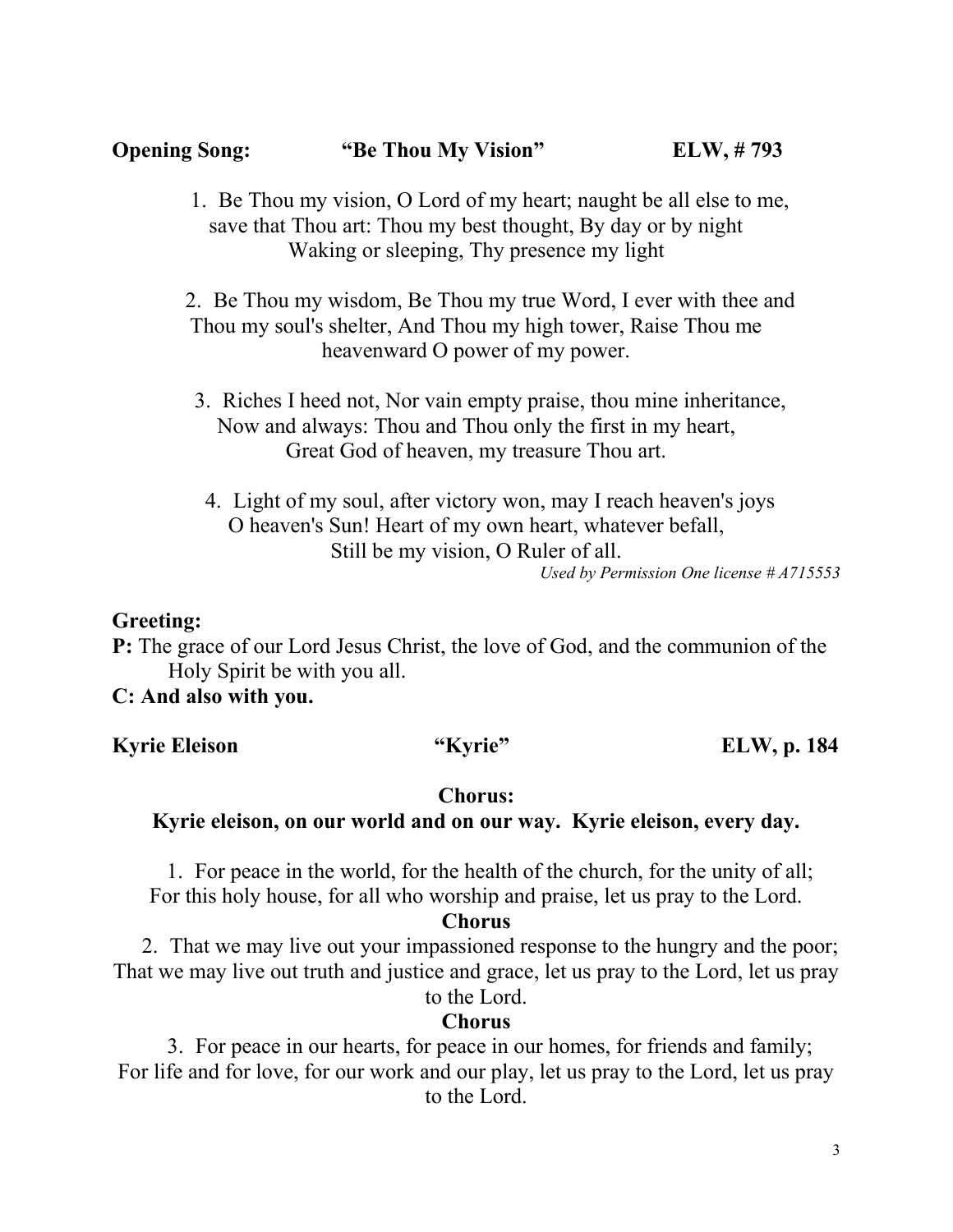## **Chorus**

4. For your spirit guide; that you center our lives in the water and the Word; That you nourish our souls with your body and blood, let us pray to the Lord, let us pray to the Lord. **Chorus:**

**Prayer of the Day**

|                | Special Music: "Tune Our Hearts to Sing" | <b>Choir</b> |
|----------------|------------------------------------------|--------------|
| $1st$ Reading: | <b>Colossians 1:9-14</b>                 |              |
| $2nd$ Reading: | <b>Romans 12:1-2</b>                     |              |
| <b>Gospel:</b> | Luke 10:38-42                            |              |
|                |                                          |              |

| 1. Lord, speak to us, that we may speak in living echoes of your tone: as you |  |  |
|-------------------------------------------------------------------------------|--|--|
|                                                                               |  |  |
| have sought, so let us seek your straying children, lost and lone.            |  |  |

**Hymn of the Day: "Lord, Speak to Us" ELW, # 676**

2. Oh, lead us Lord, that we may teach the wandering and the wavering feet: Oh, feed us, Lord, that we may feed your hungering ones with manna sweet.

3. Oh, teach us, Lord, that we may teach the precious truths which you impart; And wing our words, that they may reach the hidden depths of many a heart.

4. Oh, fill us with your fullness, Lord, until our very hearts, over flow in kindling Thought and glowing word, your love to tell, your praise to show.

*Used by Permission One license # A715553*

# **Sermon: "Love with ALL Our Mind" Pastor Barb Lemke**

**Baptism of Ares O'Ryan Yates-Herring (Son of David & Shaela)**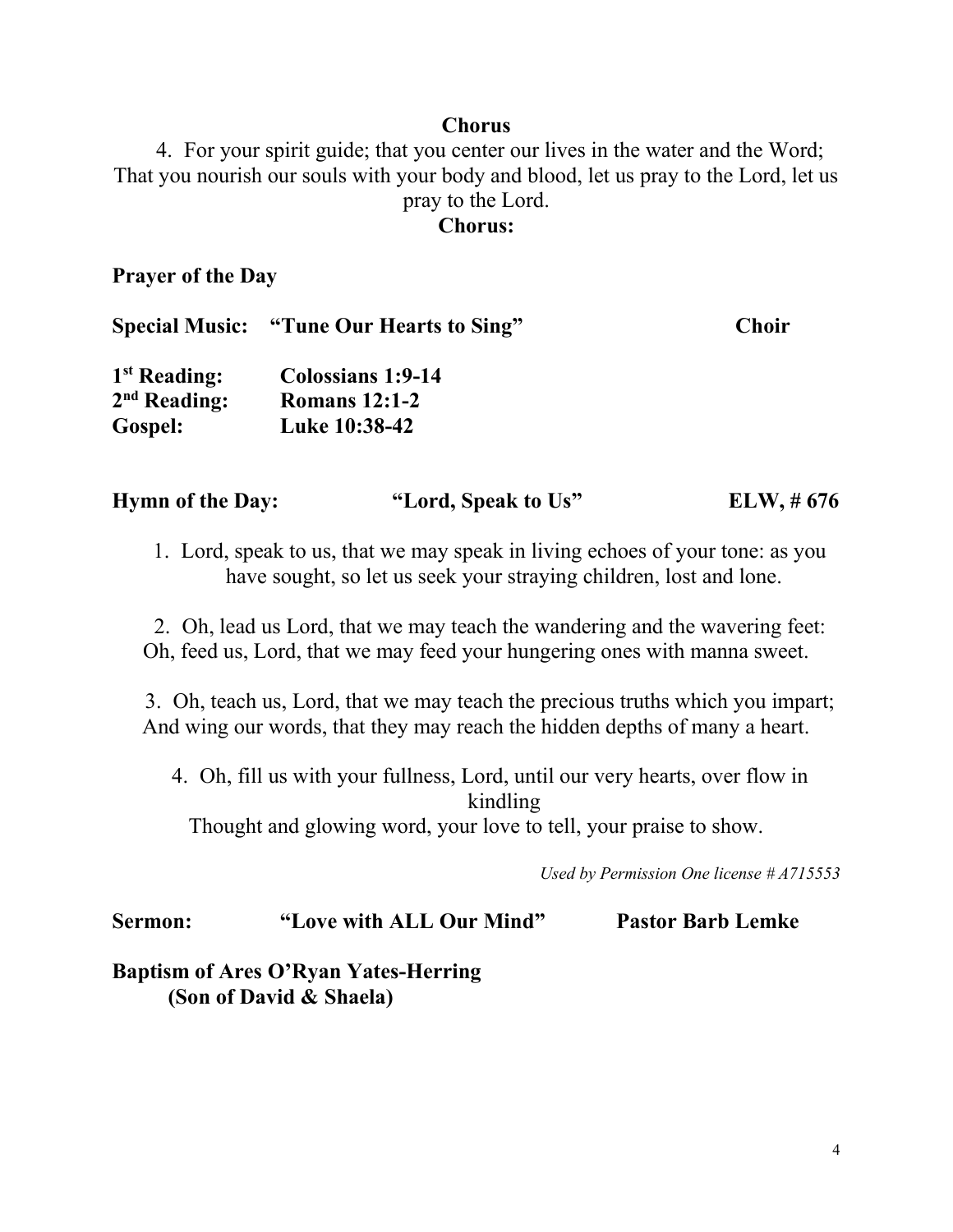### **Apostles' Creed**

**I believe in God, the Father almighty, creator of heaven and earth.**

**I believe in Jesus Christ, God's only Son, our Lord, who was conceived by the Holy Spirit, born of the virgin Mary, suffered under Pontius Pilate, was crucified, died, and was buried; he descended into hell On the third day he rose again; he ascended into heaven, he is seated at the right hand of the Father, and he will come to judge the living and the dead.**

**I believe in the Holy Spirit, the holy catholic church, the communion of saints, the forgiveness of sins, the resurrection of the body, and the life everlasting. Amen.**

#### **Prayers of the Church:**

Bethel's shut-ins – Peace, health, comfort, & community Tim Washington Delores Rasmussen, Ruth Matthews & Dan Rasmussen George & Sally Odernheimer Ron Freund's sister Marcia, Ron and family Marvin Bohrer – Continued healing - Eyes Bonnie Frank – Eyes Bob Steinert Carol Kirkegaard Carol Einertson Lindsey Janoe Ray Johnson Helen Nold family and friends Rehab: Josh Carter Matthew Zenn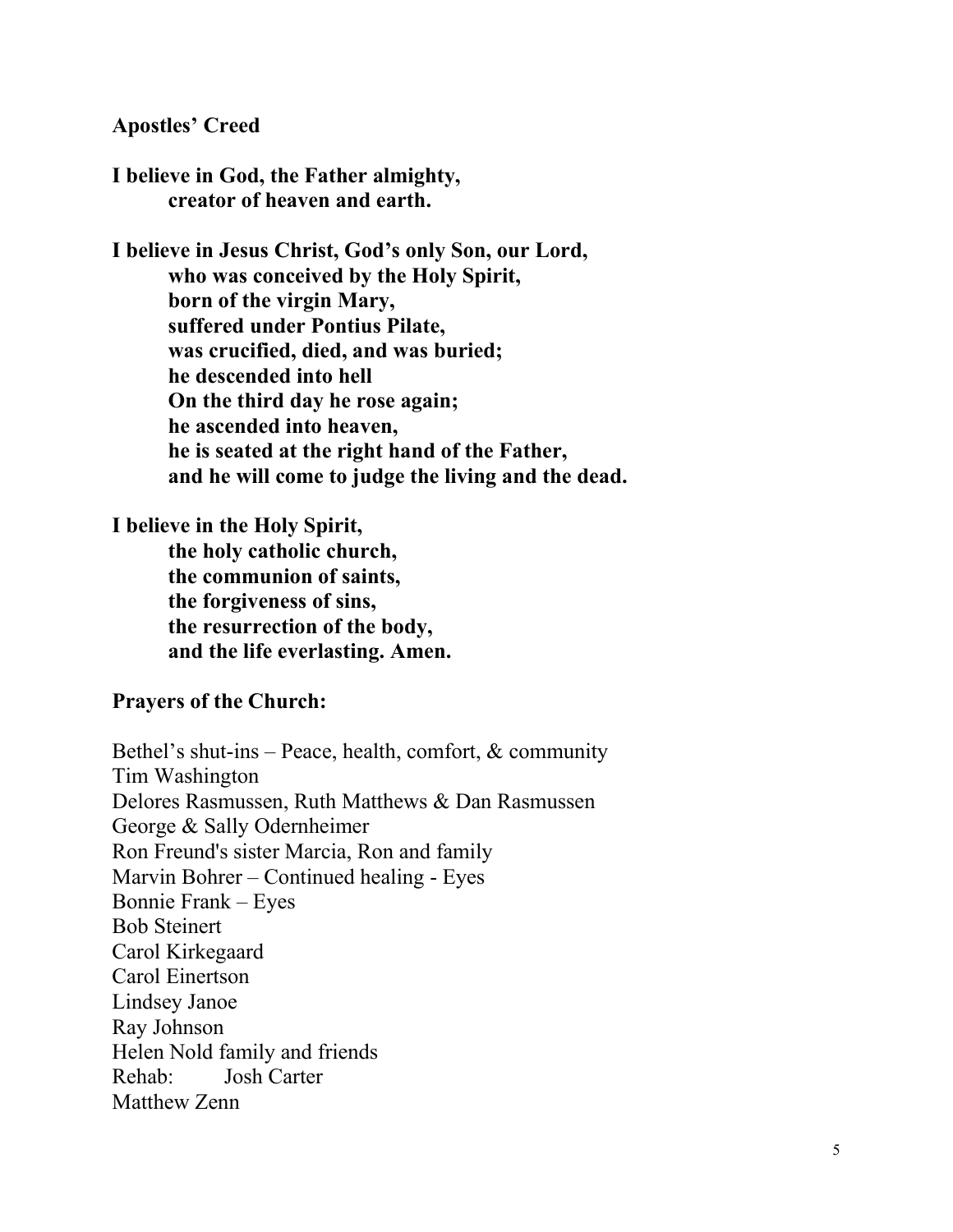# **Thanksgiving for Bethel Members:**

Joseph & Jamie Villante & Abigail Fritz &Janell Hetrick Wil & Lola Wertz

# **Communion:**

P: The Lord be with you.

**C: And also with you.**

P: Lift up your hearts.

**C: We lift them up to the Lord.**

P: Let us Give thanks to the Lord our God.

# **C: It is right to give our thanks and praise.**

# **Lord's Prayer:**

Our Father, who art in heaven, hallowed be thy name, thy kingdom come, thy will be done, on earth as it is in heaven. Give us this day our daily bread; and forgive us our trespasses, as we forgive those who trespass against us; and lead us not into temptation, but deliver us from evil. For thine is the kingdom, and the power, and the glory, forever and ever. Amen.

# **Benediction**

**Closing Song: "Precious Lord, Take My Hand" ELW, # 773**

1. Precious Lord, take my hand, lead me on, let me stand, I am tired, I am weak, I am worn. Through the storm, through the night, lead me on to the light.

# **Chorus: Take my hand, precious Lord, lead me home.**

2. When my way grows drear, precious Lord, linger near, when my life is almost gone, hear my cry, hear my call, hold my hand lest I fall.

# **Chorus:**